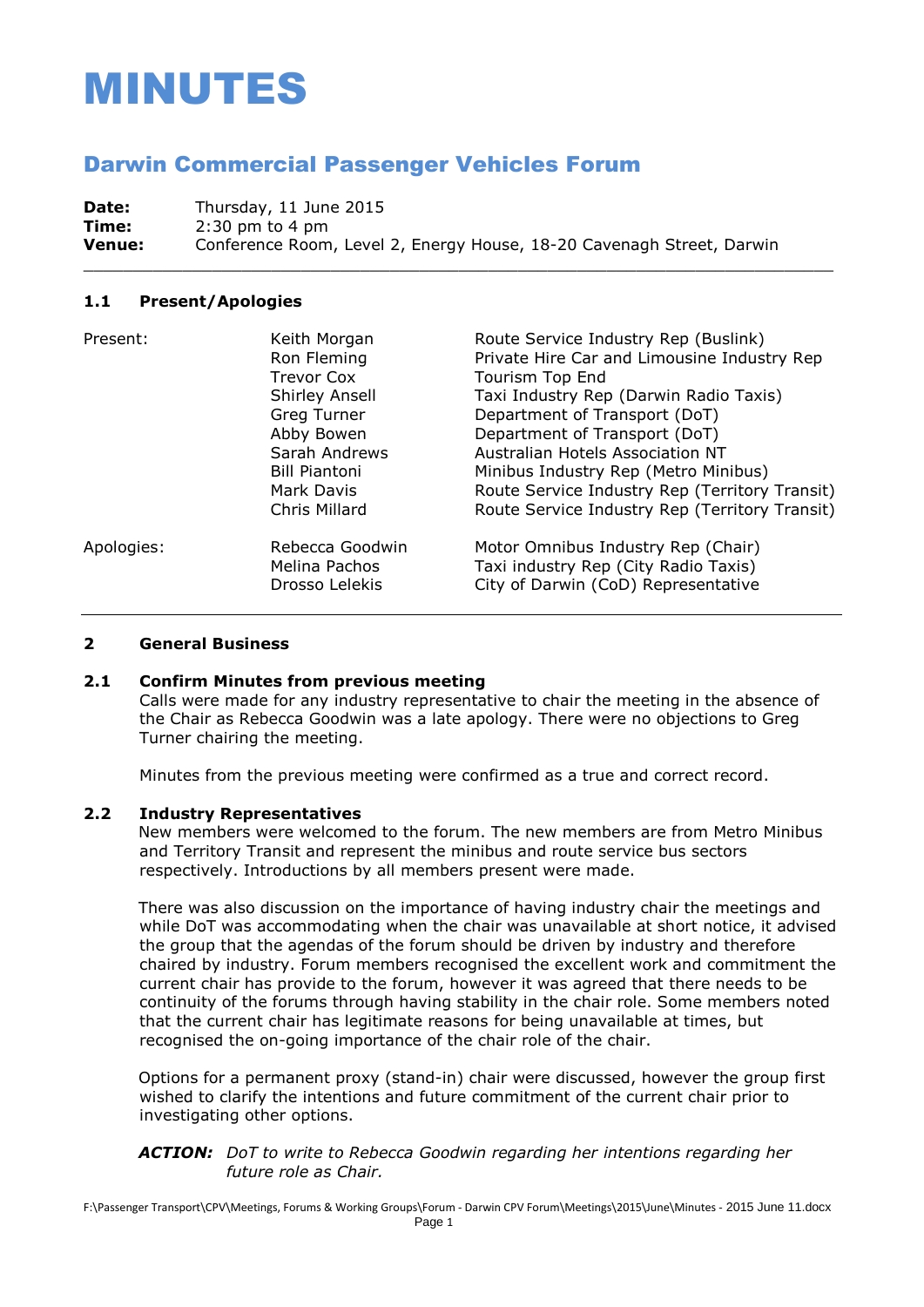#### **2.3 Cosmetic Inspections**

Greg advised the group about the proposed upcoming changes to annual CPV cosmetic inspections. Annual CPV inspections will soon become a roadworthy inspection only i.e. DoT to remove the requirement for CPVs to have the cosmetic component included in the annual inspection. This will free up operators to have their CPVs inspected every 12 months at any Authorised Inspector (AI) approved to inspect that vehicle class.

The cosmetics standards for each CPV category will remain and will be monitored and enforced on-road by DoT inspectors. Greg confirmed the level of standards will not change. The group was also informed that is was the responsibility of the operator to ensure necessary taximeter and CCTV systems were inspected at intervals no greater than 12 months and that evidence of this needed to be provided to the CPV Compliance Unit. Where there was no evidence the systems had been certified within the last 12 months, the corresponding vehicle would be put off the road until evidence was produced.

*ACTION: Details to be provided to AHA NT on how the public can send in feedback. ACTION: Confirmation required on whether AIS operators can have their own vehicles inspected by their employees.*

#### **2.4 MVR Inspection Booking System**

A quick discussion was held about the new MVR booking system for inspections. Industry provided some positive feedback so far with quicker inspection times. Discussion was had about operators needing to plan for inspections and not leave it to the last week. DoT advised that the booking were usually available about three days in advance. Several industry representatives advised that some operators are booking a follow up inspection in case they are failed and then cancelling that booking if they passed.

#### **2.5 CPV Review Update**

DoT advised that the Department was meeting with representatives from the consultant firm KPMG in which it was anticipated that the firm would deliver options on the CPV review to the DoT in about three weeks. DoT would then finalise the report for government for a final decision.

- *ACTION: Seek advice if the CPV review taxi options can be provided to the Forum before the Minister's final decision is made.*
	- *Update: The options discussed relate to the taxi industry and are subject to Cabinet-in-Confidence requirements. The Department is not in a position to provide information to the CPV Forum at this time but they will be further discussed at the CPV Taxi Category Working Group prior to being formally submitted.*

#### **2.6 Rural Taxi Service**

AHA advised that rural AHANT members are concerned about how the review will affect public transport in the rural areas. Greg confirmed that he did not have that information however would advise the CPV reform team of the concern and confirm it had been included in the reform.

AHA stated that people were generally happy with transport at the moment, with Metro Minibus servicing the areas and many hoteliers arranging courtesy bus services. Issues with servicing rural areas were discussed with distance, cost and safety of drivers being main concerns. Bill advised that passengers were expecting cheap fares and abusing drivers about the cost and having to pay up-front.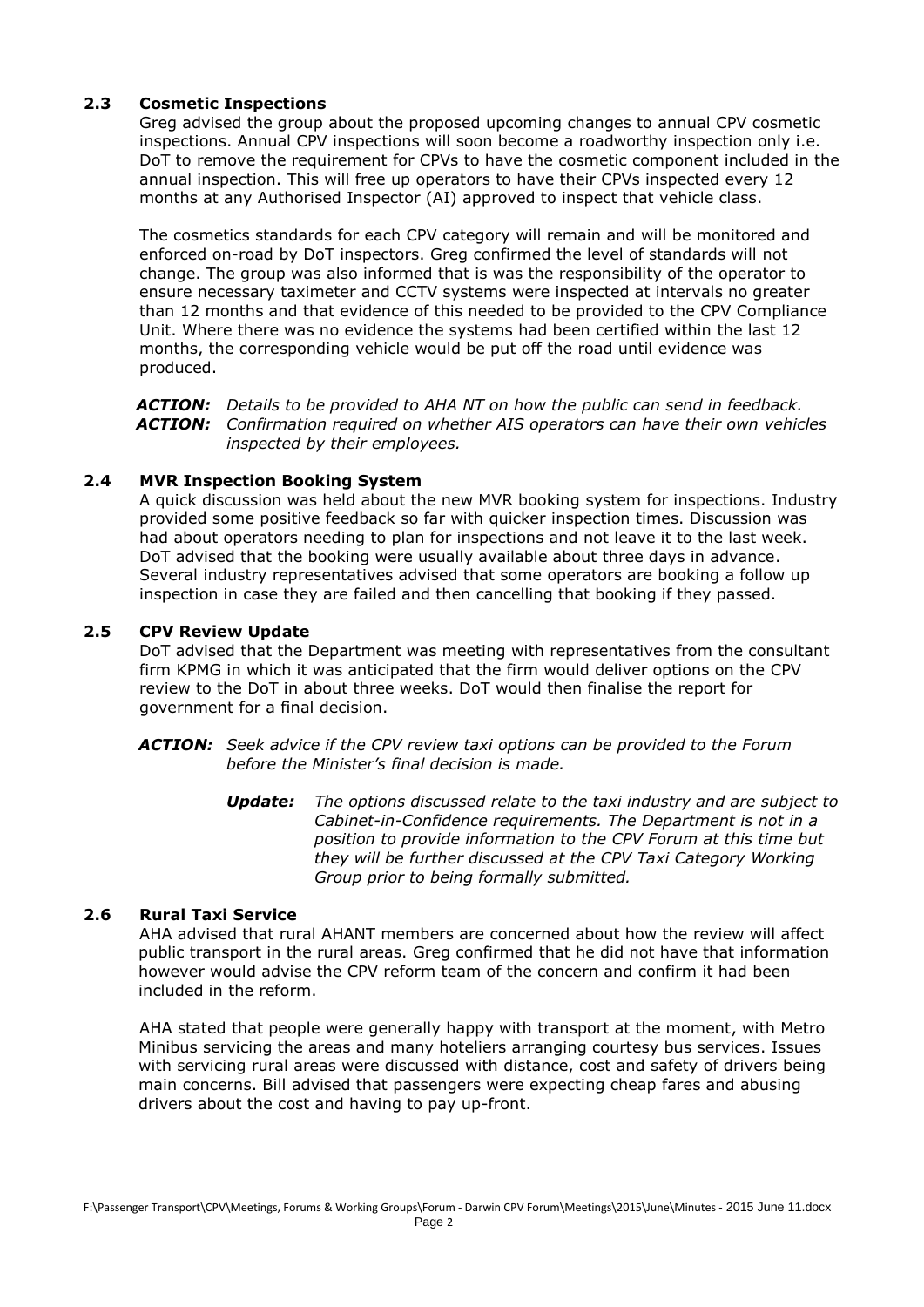- *ACTION: Confirm if rural transport services have been considered as part of the CPV review.*
	- *Update: Service quality, standards and availability are some of the driving factors in the review of the CPV industry. The final recommendations that will be presented to Government for consideration will move the industry into a more customer focused transport service which should address these concerns.*

#### **2.7 Proposed Taxi Driver Tourism Product Training**

AHA proposed that all new taxi/CPV drivers should undertake tourism product training as part of their interim CPV driver training. Sarah will contact IS Australia about this proposal. Tourism Top End to assist with information.

*ACTION: Contact IS Australia regarding taxi driver tourism product training.*

#### **2.8 Secure Taxi Rank CBD**

Sarah and Shirley believe there has been no decision made as yet on the Peel/Mitchell Street rank. As no Council representatives were present this could not be confirmed.

*ACTION: Contact City of Darwin to check progress on Peel/Mitchell taxi rank.*

#### **2.9 Other Business**

A quick discussion was held about Uber. It was confirmed that Uber is not currently operating in Darwin, however it is fast becoming very successful down south. There has been no further information received from Government at this stage about Uber in Darwin.

Members of the motor omnibus category would like an update on the concrete island located near Darwin Interchange as its causing issues for bus drivers turning. They advised that Ian George has been most helpful so they are happy to continue liaising with him.

Members of the motor omnibus category advised there was going to be up to 5,000 marines coming into town within the next 4-6 weeks. There will be an influx of buses transferring personnel to and from Fort Hill wharf to various military establishments.

#### **3. Next Meeting**

The next meeting will be scheduled for September 2015.